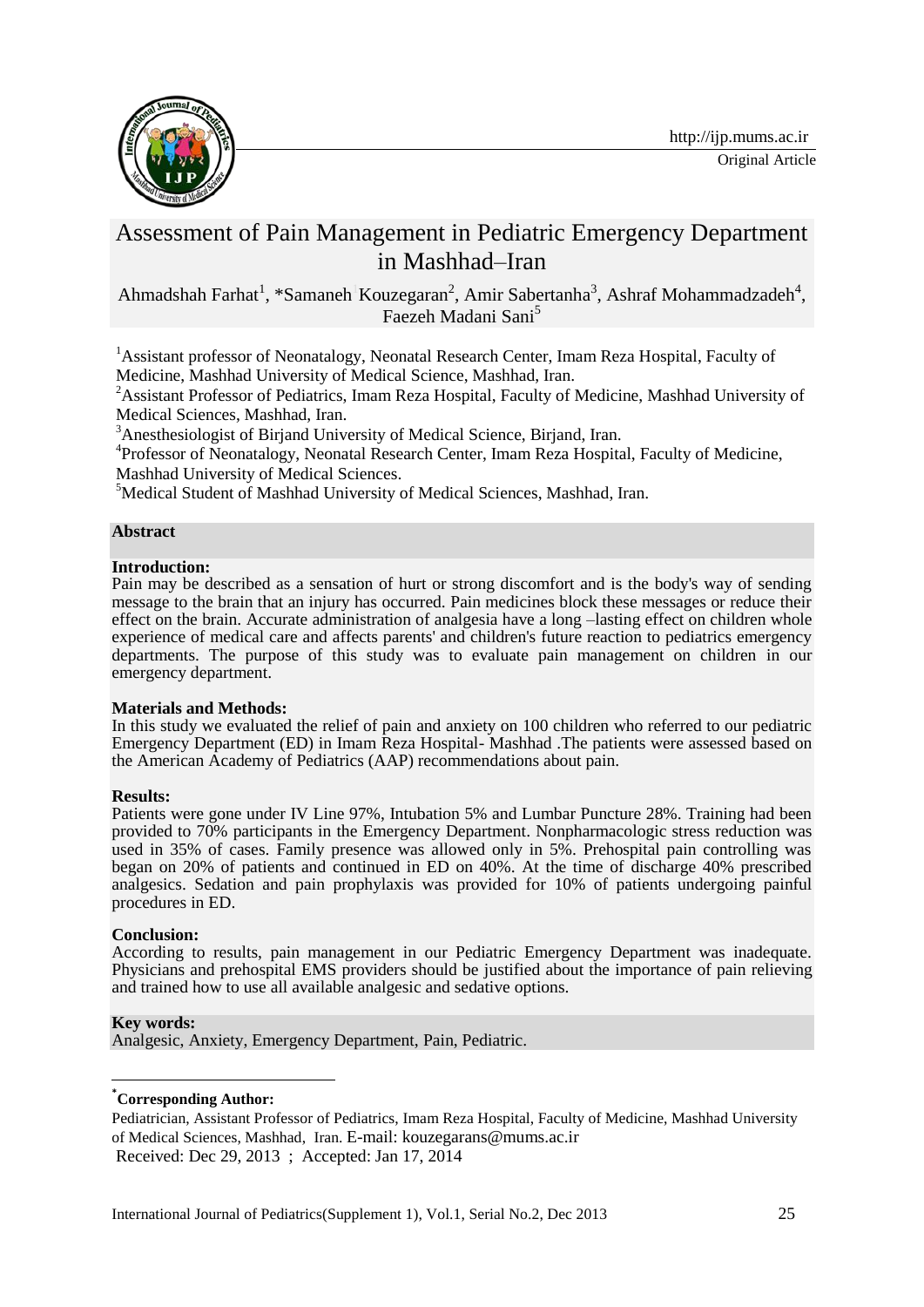### **Introduction**

Pain may be described as a sensation of hurt or strong discomfort and is the body's way of sending message to the brain that an injury has occurred. Pain medicines block these messages or reduce their effect on the brain (1). Management of pain and stress in children is of significant importance in pediatric emergency departments. The treatment of acute pain and anxiety in children has a permanent effect on the entire emergency medical experience on a child's and family's reaction to future medical procedures. Using the pain assessment scales for children particularly in infants are with some limitations, but these scales can help us to choose the appropriate potency of analgesics. Availability of analgesia, sedatives and opioids and their antagonists has provided clinicians safe pain management for procedures outside the operating room. Using analgesics and treatment of anxiety in children undergoing therapeutic or diagnostic procedures in emergency departments has developed in the past few years yet; the management of pain in the Emergency Departments has not improved very well (2). The staff education and protocol development are needed to provide comfort to children in emergency setting and satisfy their family. There are various agents and techniques to relieve pain, including: narcotic and non-narcotic analgesics, techniques such as hypnosis and transcutaneous nerve stimulation (3-7). We designed this study to assess pain management in our pediatric emergency department in Mashhad Imam Reza Hospital, so that by knowing the incompetencies and promoting staffs' education in pain management , minimizing much more the pain and stress in our patients.

### **Materials and Methods**

In this study we evaluated pain and anxiety relieving in 100 children who referred to our Pediatric Emergency Department in Imam Reza Hospital of Mashhad from 21<sup>th</sup> December 2012 to  $20<sup>th</sup>$ March 2013.It was a descriptive and one arm blinded study, Thus the AAP recommendations come in check lists and filling by pediatric resident students asking ED nurses and EMS providers, while they were unaware of performing such a study. The AAP recommendations include:

1. Training and education in pediatric pain assessment and management should be provided to all participants in the EMS for children; EMS medical directors should formally include pediatric pain management measures within the protocols provided to EMS providers.

2. Incorporation of child life specialists and others trained in nonpharmacologic stress reduction can alleviate the anxiety and perceived pain related to pediatric procedures.

3. Family presence during painful procedures can be a viable and useful practice in the acute care setting.

4. Pain assessment for children should begin at admission to EMS, including pre-hospital management, and continue until discharge from the ED. When discharged, patients should receive detailed instructions regarding analgesic administration.

5. Administration of analgesics and anesthetics should be painless or as pain free as possible.

6. Neonates and young infants should receive adequate pain prophylaxis for procedures and pain relief as appropriate.

7. Administration of pain medication has been demonstrated to preserve the ability to assess patients with abdominal pain and should not be withheld.

8. Sedation or dissociative anesthesia should be provided appropriately for patients undergoing painful or stressful procedures in the ED.

9. Pain management and sedation, including deep sedation and dissociative anesthesia, are fully within the monitoring and management capabilities of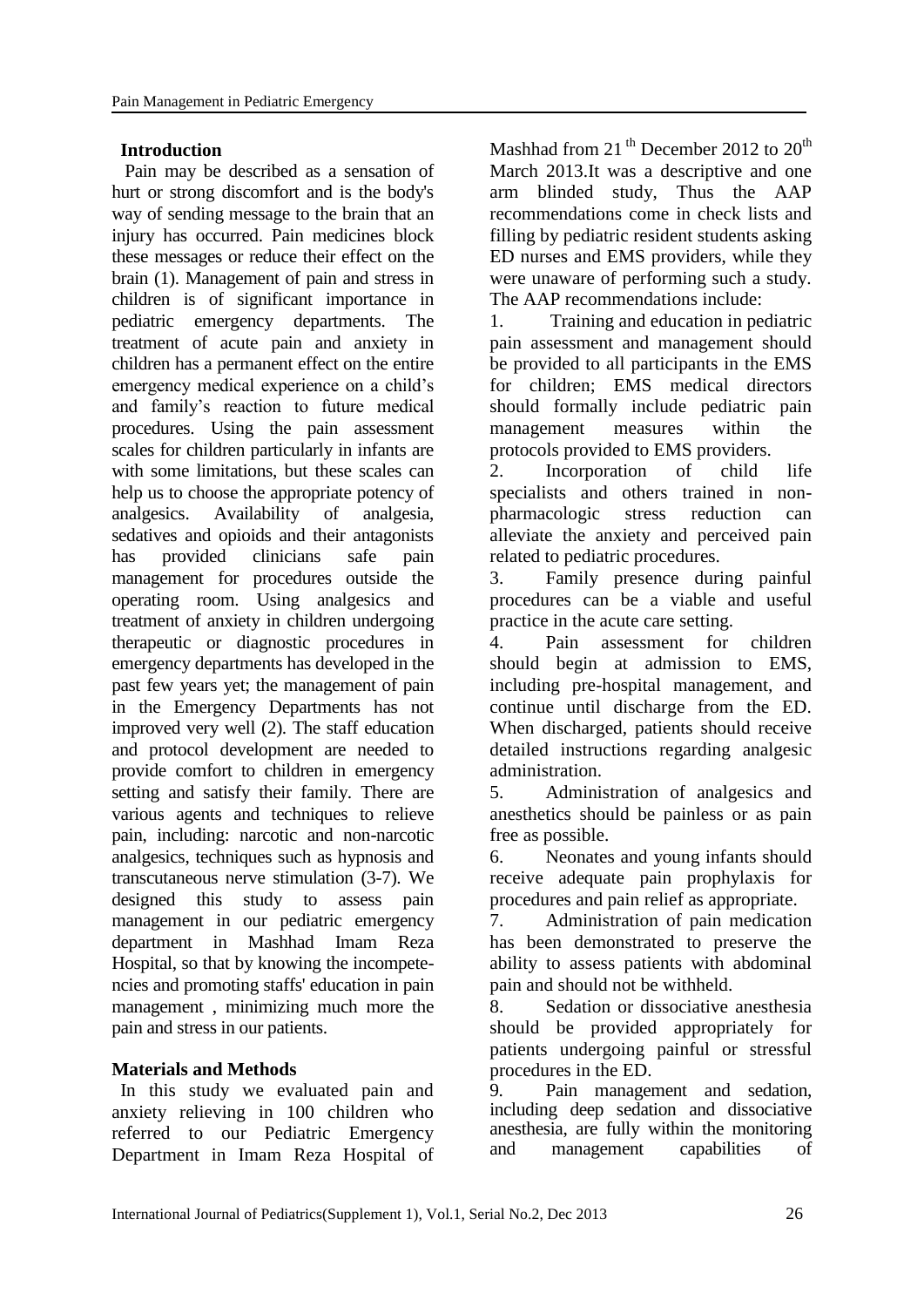appropriately trained emergency medicine and pediatric emergency medicine physicians. Each emergency department that provides sedation and analgesia to children should include sedation competencies in recredentialing procedures and develop protocols, policies, and quality improvement programs as part of the systematic approach to pain management in the EMS.

### **Results**

The main procedures done to admit patients in ED were included IV line 97%, Intubation 5%, Lumbar Puncture 28%. Our emergency department's performance was assessed based on AAP criteria. Training and education had been provided to 70% health providers of Emergency Department (ED). Non-pharmacologic stress reduction was used in 35%.Family presence during painful procedures was allowed only in 5% of cases. Pre-hospital pain controlling was begun for 20%, continued in ED in 40% and at the time of discharge 40% were prescribed analgesics. Explaining instructions in details regarding analgesic administrations were done in 83% of them. Administration of analgesics and anesthetics was painless or pain free in 3%. Just 7% of neonates and young infants received adequate pain prophylaxis for procedures. Administration of pain medications was done for 45% of patients with abdominal pain. Appropriate sedation and pain prophylaxis were provided for 10% of patients undergoing painful or stressful procedures in our ED.

| ?                                     |                                             |                            |
|---------------------------------------|---------------------------------------------|----------------------------|
| <b>Characteristics</b>                |                                             | $N(\%)$                    |
| Sex, $N$ $(\%)$                       | Male<br>Female<br>$<$ 1 month               | 49(49)<br>51(51)<br>19(19) |
| Age, $N$ $(\%)$                       | 1-24 months<br>$>24$ months<br>Analphabetic | 38(38)<br>43(43)<br>9(9)   |
| Level of parent s<br>Education, N (%) | Non academic<br>Academic                    | 85(85)<br>6(6)             |

**Table 2:** Frequency of patients according to painful procedures

| Procedure, $N(\%)$ | IV-Line         | 97(97) |
|--------------------|-----------------|--------|
|                    | Lumbar puncture | 28(28) |
|                    | Intubation      | 5(5)   |

| Table 3: Frequency of patients according to |  |  |
|---------------------------------------------|--|--|
| received AAP pain management criteria       |  |  |

| Management                                      | $\frac{0}{0}$ |
|-------------------------------------------------|---------------|
| Training and education                          |               |
| Non-pharmacologic stress reduction              |               |
| Family presence during painful procedures       |               |
| Pre-hospital pain controlling                   | 20            |
| pain controlling in ED                          |               |
| Analgesic prescription at the time of discharge |               |
| detailed about analgesic administrations        |               |
| painless administration of analgesics           |               |
| In neonates and young infants                   |               |
| In patients with abdominal pain                 |               |
| Appropriate sedation and pain prophylaxis       | 10            |

**Fig 1:** Frequency of patients according to Diagnosis



### **Discussion**

As the pain management in children has a long–lasting effect on their whole experience of hospital and medical care and affects parents' and children's future reaction, pain controlling gets of significant importance in pediatrics emergency departments. Availability of analgesia, sedatives, opioids and their antagonists has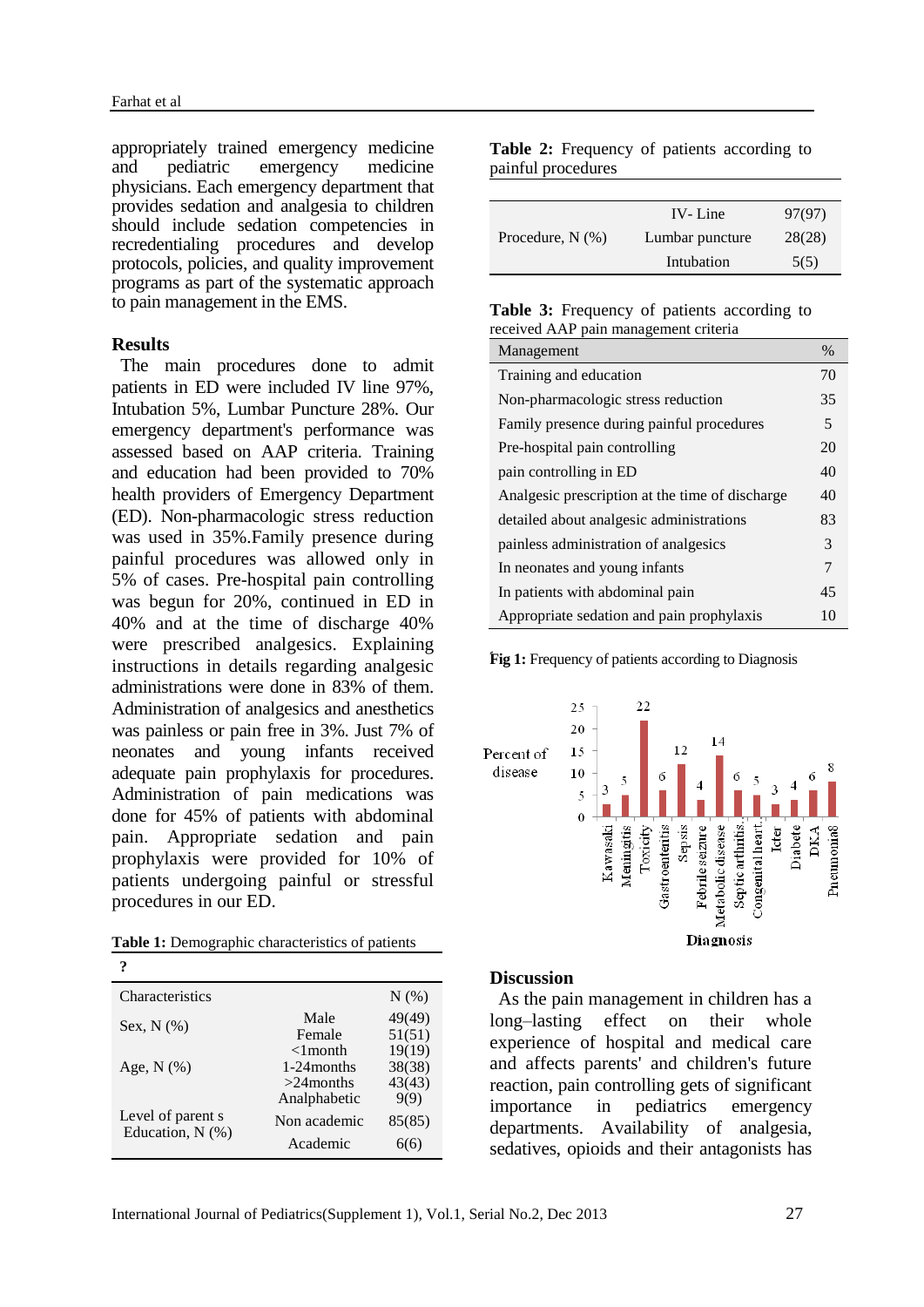provided clinicians safe pain management for procedures outside the operating room. The staff education and protocol development are needed to provide comfort to children in emergency setting and satisfy their family. There are various agents and techniques to relieve pain, including: narcotic and non-narcotic analgesics, techniques such as hypnosis (3-5).

La Vonne A Downey et al demonstrate that adequate and appropriate pain management during the course of admission significantly increases the level of doctor- patient relationship,patients'contentment,convenience and their consent to treatment (2).

Aneringer S et al emphasize the need for education and training in pediatrics pain management in medical school. They designed a module for students and demonstrated that knowledge scores increased remarkably by 21.8 points comparing to pre-module scores (7).

As we did in our study, various studies evaluated pharmacologic and nonpharmacologic pediatric pain management in emergency departments. Wente SJ in a systematic review suggests that using distraction, positioning, sucrose and cold application in pediatrics pain management may decrease pain, disturbance and anxiety of patient (8).

Po C et al in Italy reported that in their pediatric pain center, for procedural pain management in children, they organized a training program. In their study the most common performed procedures were lumbar puncture and bone marrow aspiration. They use pharmacologic agents such as intravenous midazolam alone or with propofol or ketamine and non-pharmacologic methods as distraction (using cartoons and bubbles) for pain management (9).

In a study, Corwin DJ et al in Philadelphia evaluated the effect of an organized intervention on pain management in childhood emergencies, and demonstrated that such an organized intervention can improves the treatment and prevention of pain in children (10).

Frank LS et al in California performed a randomized controlled trial about parents' involvement in pain management for NICU infants with an intervention group and a group of control. Their results suggest no stress decreasing for parents in intervention group but, they had a better preparation to take an effective action in pain controlling of their child (11).

C rocker PJ et al analyzed the pain scores before and after the performance of a protocol for pain management. They demonstrated that implementation of the protocol may decrease the pain impression in PED visits (12).

The study of Kleiber et al shows that the majority of nurses rarely used any type of topical analgesic before Intra venous insertion in children or oral sucrose for other painful procedures in infants in rural hospitals. They suggested that health professionals in rural settings are especially in need of improving the use of protocols that recommended for pediatric pain management (13).

As our finding in this study, only 7% of neonates and young infants have received adequate pain prophylaxis for procedures and pain relief, in Julie Gorchynski et al study, they demonstrated that Emergency and Pediatric physicians did not administrate any procedural analgesia for neonates. They also demonstrated that Emergency and Pediatrics physicians differ in their option in the use of local anesthetics prior to LP and the type of local anesthetics varies by children age (14).

## **Limitations**

The study performed single center, and cannot determine the reason why a large number of patients did not receive significant pain relief. However, this study helps providers to design a comprehensive pain management protocol for children in ED.